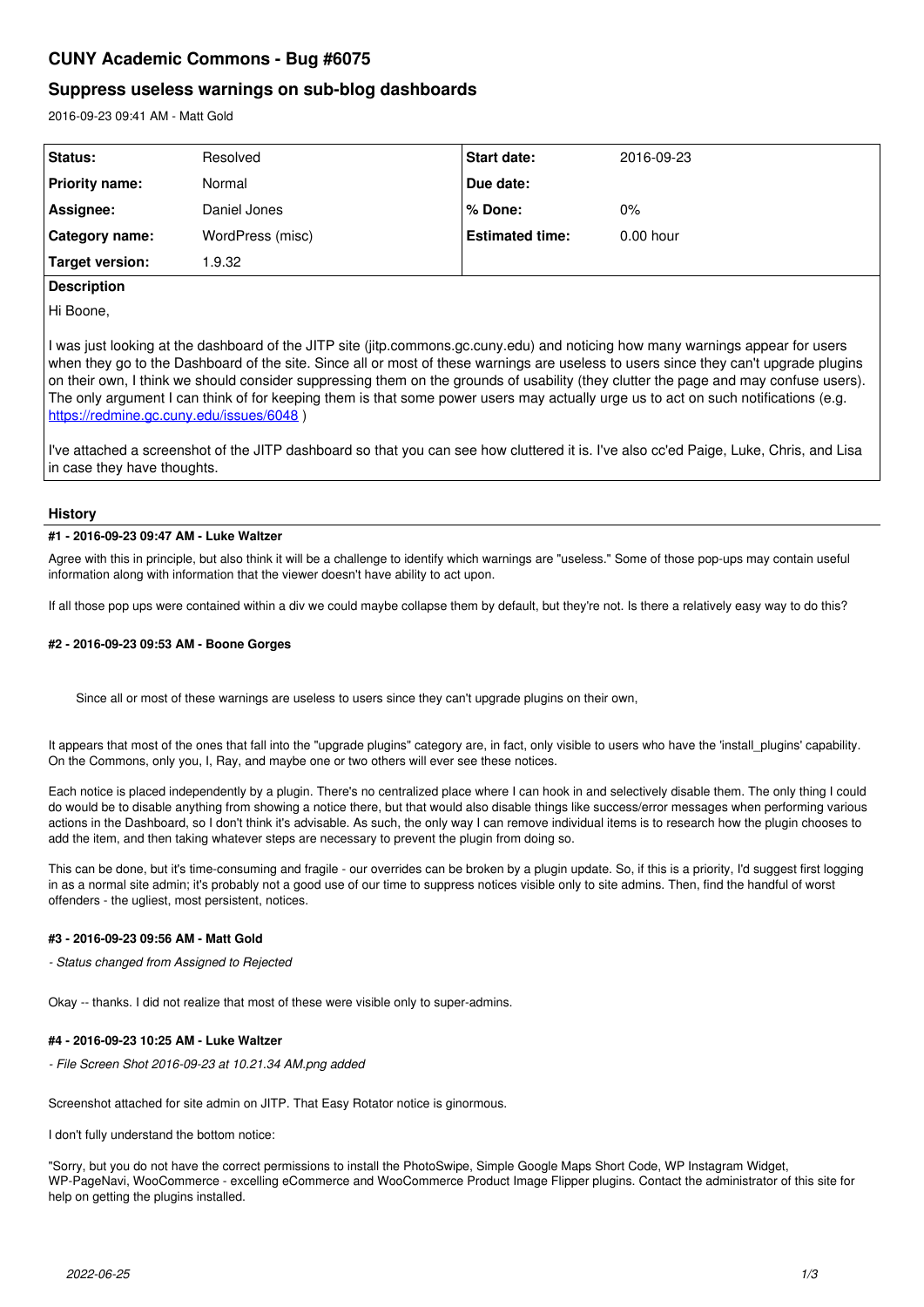The following required plugin is currently inactive: Advanced Custom Fields."

### **#5 - 2016-09-23 10:30 AM - Matt Gold**

*- Status changed from Rejected to Assigned*

Ooof. Pulling this back from "rejected" status on the basis of that screenshot.

## **#6 - 2016-09-23 10:31 AM - Boone Gorges**

*- Assignee changed from Boone Gorges to Daniel Jones*

*- Target version set to Future release*

Dan, will you look at the screenshot and figure out how to remove the more annoying of the notices?

## **#7 - 2016-09-25 08:58 AM - Daniel Jones**

I've looked into this some, but I'm a little confused: it looks like 3 of those messages can be dismissed by the user, the Twitter one is a legitimate warning that the user should be able to do something about.

On the Viper Video Tags plugin: it looks like we should remove it, or install the replacement plugin. The author has discontinued it: <http://www.viper007bond.com/2016/07/04/vipers-video-quicktags-wordpress-plugin-discontinued/>

The EasyRotator one is a little weird, but I think it's basically legitimate, too. I imagine it goes away after the user clicks to install the application. If the user doesn't actually want to use the Twitter plugin or EasyRotator, can't they de-activate those plugins?

The notice at the bottom, while dismiss-able, does present an issue though. It looks like there's a few themes on the site that produce that kind of message, using this library:<http://tgmpluginactivation.com/> Basically it lets the themes require or recommend a set of plugins. That's a genuine issue with the theme though, that users might want to know: that certain aspects of it won't work right because not all the plugins are installed. Maybe there's a way to make the message more clear? Or another solution?

## **#8 - 2016-09-26 10:45 AM - Boone Gorges**

Thanks for this initial research, Dan.

On the Viper Video Tags plugin: it looks like we should remove it, or install the replacement plugin. The author has discontinued it: <http://www.viper007bond.com/2016/07/04/vipers-video-quicktags-wordpress-plugin-discontinued/>

Yes. Let's remove it and install the replacement. It appears that the replacement maps the legacy shortcode names onto the new, native-to-WP shortcodes. If this is true, we should be able to get away with removing the plugin, installing the new plugin, and network-activating it. Dan, can you verify this? If it's correct, could you open a new ticket and take care of the codebase side of things? Then leave a note in [https://github.com/cuny-academic-commons/cac/wiki/Release-ACTION\\_REQUIRED-list](https://github.com/cuny-academic-commons/cac/wiki/Release-ACTION_REQUIRED-list) reminding me to network activate the new plugin on release.

The EasyRotator one is a little weird, but I think it's basically legitimate, too. I imagine it goes away after the user clicks to install the application. If the user doesn't actually want to use the Twitter plugin or EasyRotator, can't they de-activate those plugins?

You might be correct about all this, but it's not reasonable that the notice should appear on the main Dashboard page. Easy Rotator has its own top-level menu item. Can you unhook the default admin notice and re-add it, only when viewing the Easy Rotator panel? I think that's good enough for the purposes of this ticket.

The notice at the bottom, while dismiss-able, does present an issue though. It looks like there's a few themes on the site that produce that kind of message, using this library: http://tampluginactivation.com/ Basically it lets the themes require or recommend a set of plugins. That's a genuine issue with the theme though, that users might want to know: that certain aspects of it won't work right because not all the plugins are installed. Maybe there's a way to make the message more clear? Or another solution?

Let's do the same thing here. If the theme has its own admin panel, show the notice there only. If it doesn't, let's show it on Appearance and Plugins only. Can you have a look to see if this is possible?

## **#9 - 2016-10-11 11:33 AM - Daniel Jones**

Here's my first crack at hiding the EasyRotator admin notices except on its own admin pages: <https://github.com/cuny-academic-commons/cac/commit/83f7eb111b698c9b99ccccad43ded5a9fa62e822>

I'll take a look at the issue with the theme notices now, and then dig into testing the Viper plugin update/fix.

## **#10 - 2016-10-11 11:46 AM - Daniel Jones**

The themes all add their options pages in pretty inconsistent ways, so I don't think there's going to be a good way to tell automatically is the theme has it's own options page or not. I think the best option will be to just show it on Appearance and Plugins for all of them. The other option would be to go through all the themes that have the tgmpluginactivation library individually, see if they have their own admin pages and what they're called, and do the notice-moving on a case-by-case basis.